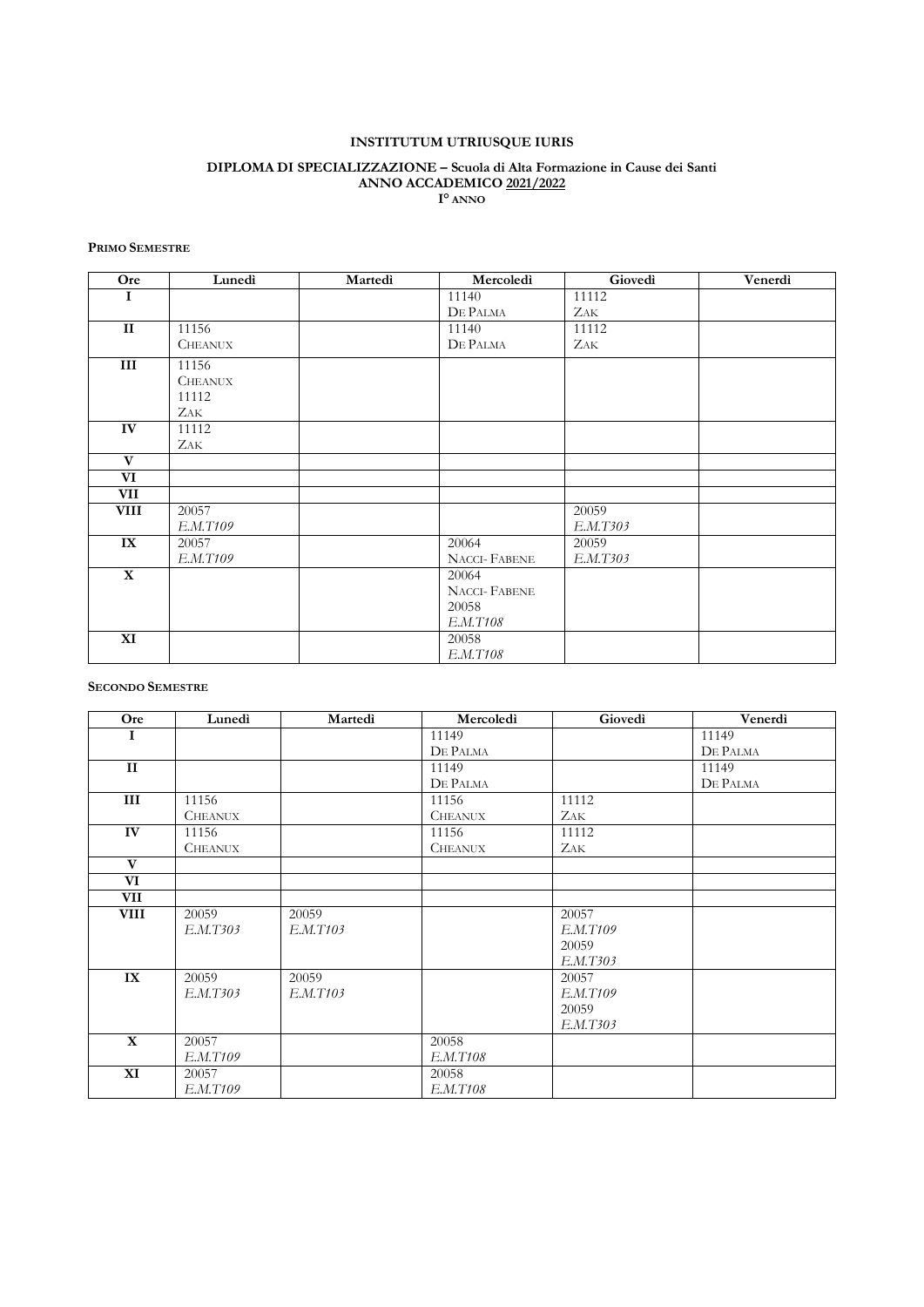# **INSTITUTUM UTRIUSQUE IURIS**

#### **DIPLOMA DI SPECIALIZZAZIONE – Scuola di Alta Formazione in Cause dei Santi ANNO ACCADEMICO 2021/2022 II° ANNO**

### **PRIMO SEMESTRE**

| Ore              | Lunedì | Martedì         | Mercoledì | Giovedì          | Venerdì           |
|------------------|--------|-----------------|-----------|------------------|-------------------|
| 1                |        |                 |           | 20061            | 20063             |
|                  |        |                 |           | <b>GUTTERREZ</b> | F.T. 11153        |
|                  |        |                 |           |                  | <b>TANGORRA</b>   |
| $\mathbf{I}$     |        |                 |           | 20061            | 20063             |
|                  |        |                 |           | <b>GUTTERREZ</b> | F.T. 11153        |
|                  |        |                 |           |                  | <b>TANGORRA</b>   |
| $\overline{III}$ |        | 20063           |           | 11137            |                   |
|                  |        | F.T. 11153      |           | <b>CACCIOTTI</b> |                   |
|                  |        | <b>TANGORRA</b> |           | 20063            |                   |
|                  |        |                 |           | F.T. 11153       |                   |
|                  |        |                 |           | <b>TANGORRA</b>  |                   |
| IV               |        | 20063           |           | 11137            |                   |
|                  |        | F.T. 11153      |           | <b>CACCIOTTI</b> |                   |
|                  |        | <b>TANGORRA</b> |           | 20063            |                   |
|                  |        |                 |           | F.T. 11153       |                   |
|                  |        |                 |           | <b>TANGORRA</b>  |                   |
| $\mathbf{V}$     |        |                 |           |                  |                   |
| VI               |        |                 |           |                  |                   |
| VII              |        |                 |           |                  | 20062             |
|                  |        |                 |           |                  | <b>GIORGIANNI</b> |
| <b>VIII</b>      |        |                 |           |                  | 20062             |
|                  |        |                 |           |                  | <b>GIORGIANNI</b> |
| IX               |        |                 |           |                  | 20062             |
|                  |        |                 |           |                  | <b>GIORGIANNI</b> |
| $\mathbf{X}$     |        |                 |           |                  | 20062             |
|                  |        |                 |           |                  | <b>GIORGIANNI</b> |
| XI               |        |                 |           |                  |                   |

### **SECONDO SEMESTRE**

| Ore          | Lunedì              | Martedì | Mercoledì | Giovedì          | Venerdì |
|--------------|---------------------|---------|-----------|------------------|---------|
|              |                     |         |           | 20069            |         |
|              |                     |         |           | <b>GUTIERREZ</b> |         |
| $\mathbf{I}$ |                     |         |           | 20069            |         |
|              |                     |         |           | GUTIERREZ        |         |
| Ш            |                     |         |           |                  |         |
| IV           |                     |         |           |                  |         |
| $\mathbf{V}$ |                     |         |           |                  |         |
| VI           |                     |         |           |                  |         |
| <b>VII</b>   |                     |         |           |                  |         |
| <b>VIII</b>  |                     |         |           |                  |         |
| IX           |                     |         |           |                  |         |
| $\mathbf X$  |                     |         |           |                  |         |
| XI           |                     |         |           |                  |         |
| 17.00-18.35  | 20060 DONATO        |         |           |                  |         |
|              | F.T.ALF., M3402-21B |         |           |                  |         |